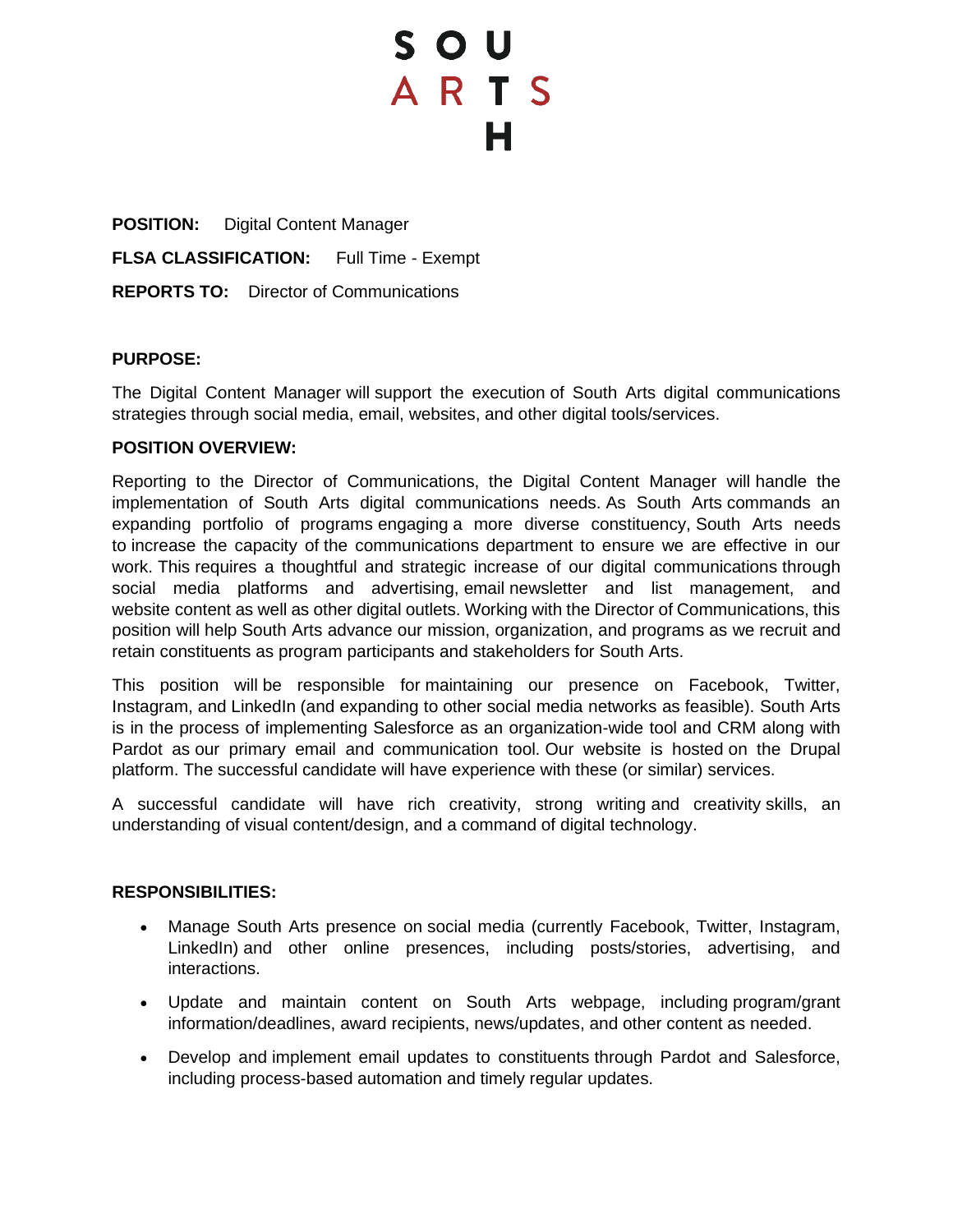- Provide feedback, updates, and recommendations to Director of Communications based on analytics and performance of these strategies.
- In coordination with the Director of Communications and the Design Manager, assist with the development and management of South Arts library of photos, videos, and other stories.
- Provide recommendations for recruiting new constituencies and maintaining existing constituents using our existing services, and help identify new tools/services/platforms that may benefit South Arts and our stakeholders.
- Serve as an integral part of the Communications department and work crossdepartmentally with other members of the South Arts team as needed.
- Stay current in trends, tools, and services requisite to the field of digital communications.

# **EDUCATION:**

- Bachelor degree in a relevant field is preferred.
- Additional certifications considered a plus

## **EXPERIENCE:**

- At least 3 years of experience in communications. Background in nonprofits, arts, culture, or digital media preferred.
- Bachelor's degree, preferably in a field of study related to arts, arts administration, communications, or digital media.
- Excellent written, oral, and visual communications skills.
- An understanding of social media management, including Facebook Business Suite, Twitter, LinkedIn, etc.
- An understanding of CRMs and email marketing services (Salesforce and Pardot preferred).
- An understanding of website management and maintenance (Drupal, HTML, CSS, and similar languages/services preferred).

## Knowledge:

- Advanced knowledge and understanding of MS Office 365, especially these applications:
	- o Outlook scheduling meetings, managing calendars, use of rooms and other advanced functions; also managing, importing and exporting contacts; task management
	- o Word document formatting, review options/tracking, mail merge, layout options
	- o Excel spreadsheet creation; column and row formatting; data sorting; page formatting, including borders, gridlines, and use of headers and footers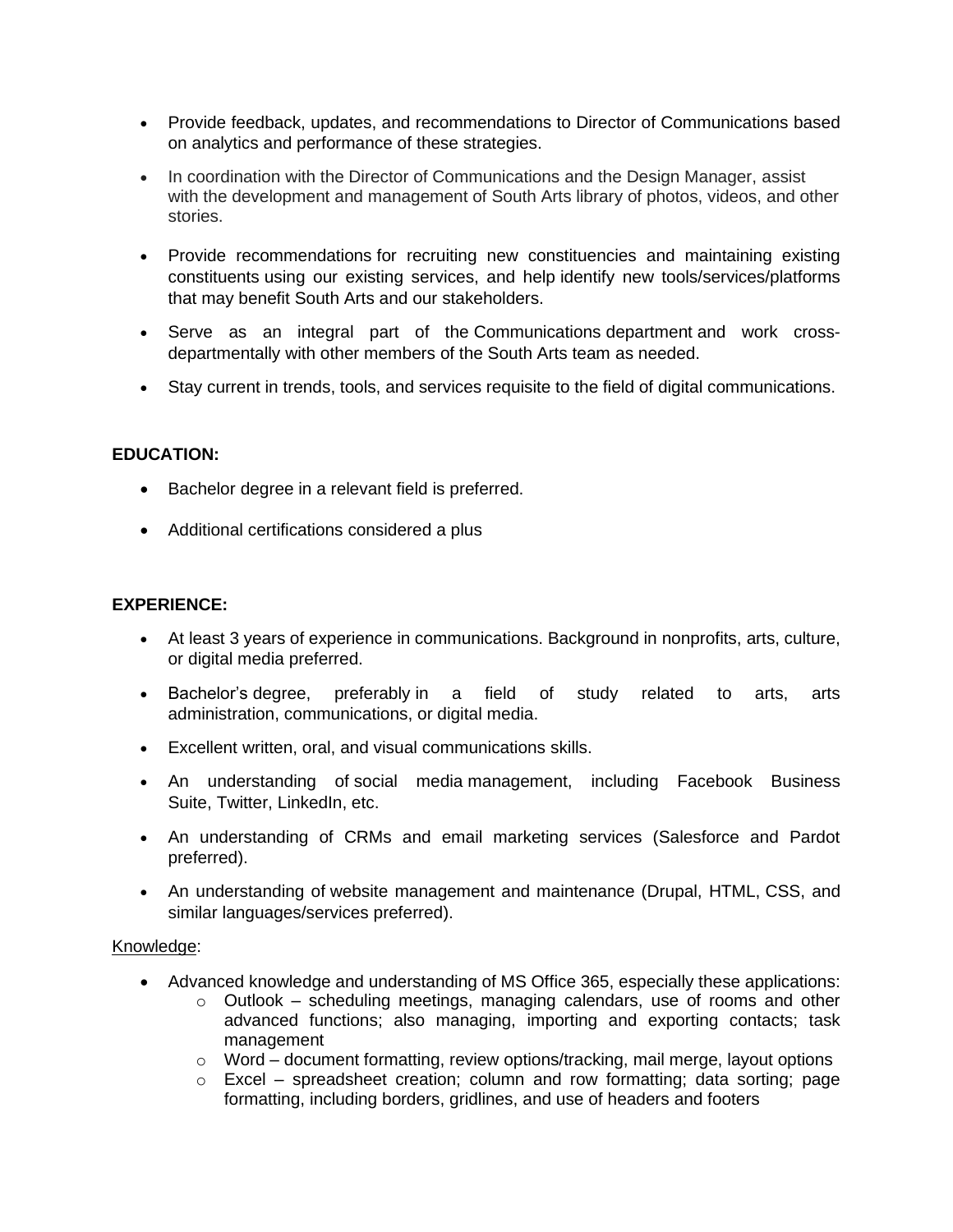#### Other Requirements:

- The position will be based at the South Arts office in Atlanta
- This position may travel up to 5% of time as needed

#### Physical Requirements:

- Sedentary work Exerting up to 10 pounds of force occasionally and/or a negligible amount of force frequently or constantly to lift, carry, push, pull or otherwise move objects, including the human body. Sedentary work involves sitting most of the time.
- The worker is required to have close visual acuity to perform an activity such as: preparing and analyzing data and figures; transcribing; viewing a computer terminal; extensive reading; visual inspection involving small defects, small parts, and/or operation of machines (including inspection); using measurement devices; and/or assembly or fabrication of parts at distances close to the eyes.
- Use of fingers Picking, pinching, typing or otherwise working, primarily with fingers rather than with whole hand or arm as in handling.

## **SALARY AND BENEFITS:**

Salary – Starting at \$47,500. Negotiable based on professional experience.

Benefits – South Arts offers an excellent benefits package that includes health, dental, and life insurance; long-term and short-term disability; vacation; paid holidays; and a 403(b) plan with company match.

## **APPLICATION SUBMISSION:** Deadline: Open until filled

Email resume and cover letter to:

Attn: Human Resources

E-mail to: [hr@southarts.org](mailto:hr@southarts.org)

South Arts' mission is advancing Southern vitality through the arts. South Arts is a non-profit regional arts organization founded in 1975 to build on the South's unique heritage and enhance the public value of the arts. South Arts' work responds to the arts environment and cultural trends with regional perspective. South Arts' offers an annual portfolio of activities designed to address the role of the arts in impacting the issues important to our region, and to link the South with the nation and the world through the arts.

The organization works in partnership with the state arts agencies of Alabama, Florida, Georgia, Kentucky, Louisiana, Mississippi, North Carolina, South Carolina, and Tennessee. It is funded by the National Endowment for the Arts, member states, foundations, businesses, and individuals.

For more information about South Arts, please refer to our website at [www.southarts.org.](http://www.southarts.org/)

## **EQUITY STATEMENT:**